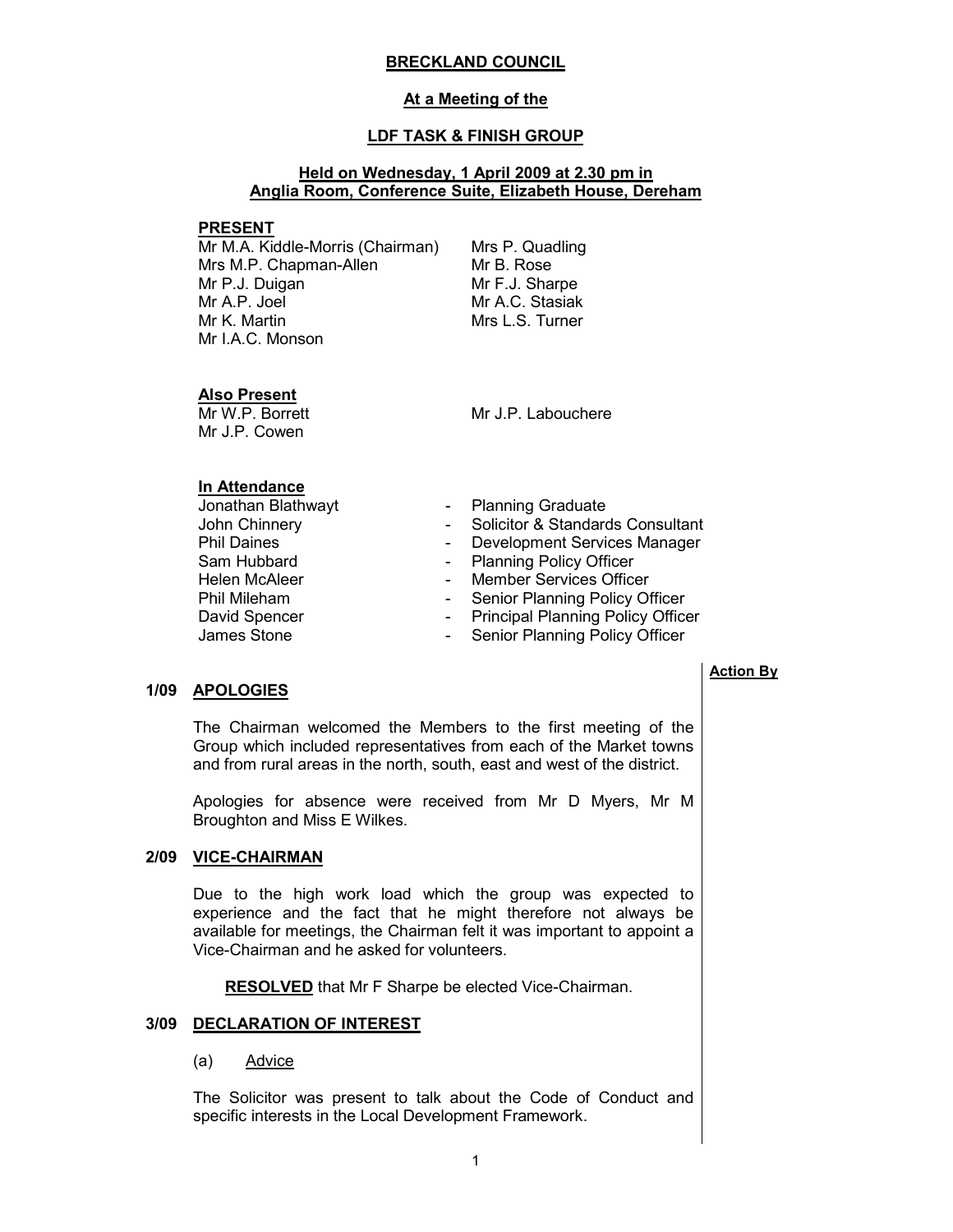Advice had already been given, but Members could be forgiven for being confused as the Code did not relate well to this subject. The most important principle was that Members should not use their position ("improperly") to secure an advantage for themselves or any other person (Code Para 6(a)). The Solicitor then gave various examples of when an interest should be declared and whether it should be personal or personal and prejudicial. In each case he stressed that personal circumstances must be the deciding factor and it was up to the individual to make the decision. He advised that no personal or prejudicial interest needed to be declared when discussions concerned: • Policies where the Member had no connection; • Site Specifics in their own Ward, unless their own land was involved or they had made representation on that land; • Policies previously discussed as a Town or Parish Councillor. Members should declare a Personal interest when: • debating general policy where they had no immediate connection (eg by having made representations or planning applications), but from which they could benefit, eg conversion of buildings, farm diversification, etc;

- a Policy / Strategy would affect their land, but not significantly – for example, no more than it would affect most other people in the parish;
- they were on the Town / Parish Council and that Council had made strong representations on a site or policy (and they had no other connection).

Members should declare a Personal and Prejudicial interest when:

- site specific policies on which they, their family or employer had made representation;
- general or site specific policies which directly affected their land or land of their family or employer;
- general or site specific policies affecting land owned by their Town / Parish Council, if they were a member;
- any of the above where they were an agent acting for the landowner concerned.

Where a personal and prejudicial interest had been declared the Member should leave the room and not take any part in the discussion on that policy. However, provided the declaration was made and recorded they could then take part in discussions on other policies and vote on the document as a whole.

Finally he advised Members that definitions of family and close associates were available if required.

#### (b) Declarations

The following declarations were noted: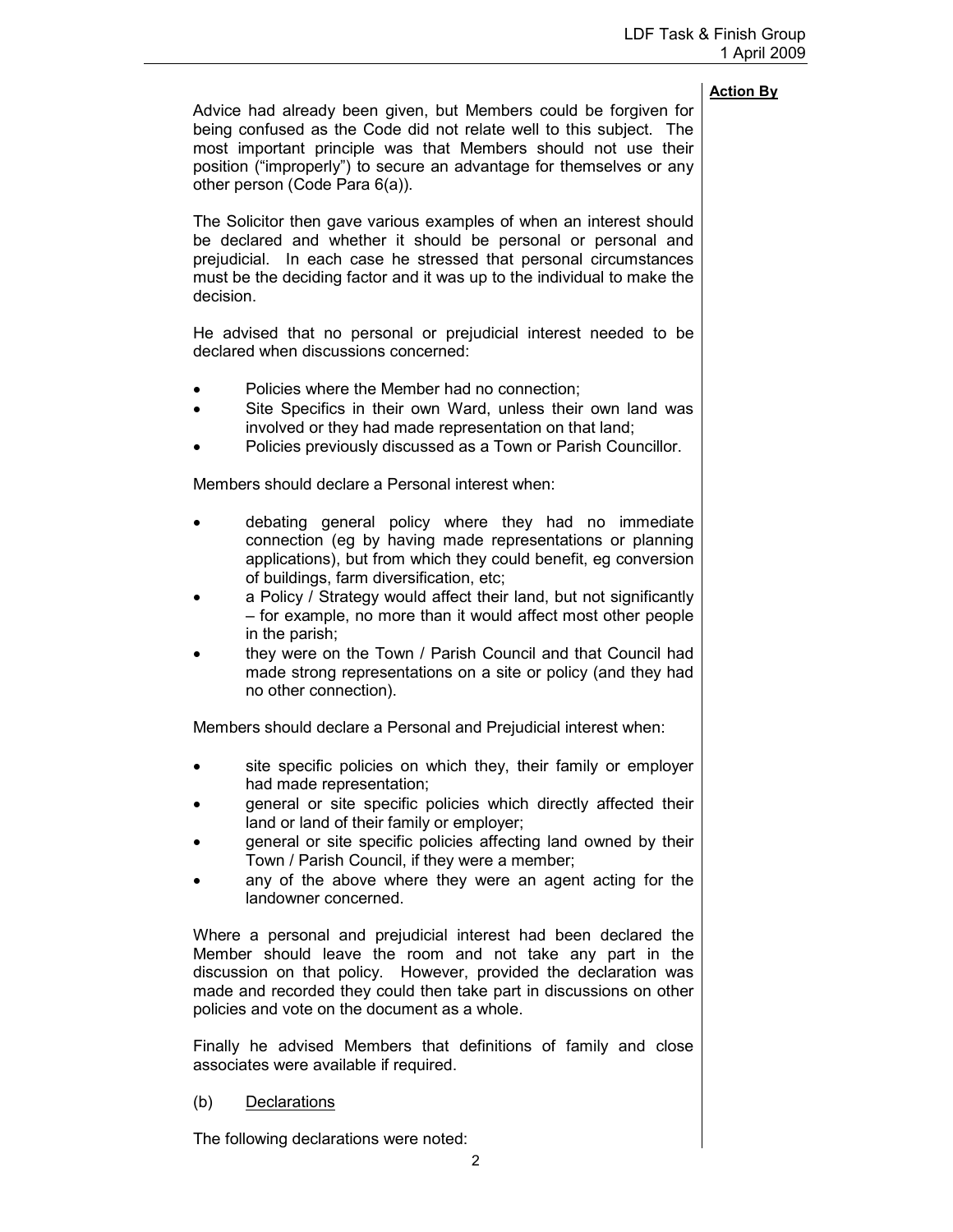Mr Cowen declared a personal interest in agenda items relating to the LDF as an architect in practice in the district.

Mr Borrett declared a personal interest by virtue of having a family member with land put forward under the LDF.

Mr Labouchere declared a personal and prejudicial interest by virtue of having land put forward under the LDF.

Mr Monson declared a personal and prejudicial interest in a site in Oxborough put forward under the LDF.

Mr Stasiak declared a personal interest by virtue of owning land and property in Attleborough.

## 4/09 TERMS OF REFERENCE

**RECOMMEND** to Overview & Scrutiny Commission that the Terms of Reference for the LDF Task & Finish Group be as follows:-

"To critically examine all aspects of the Local Development Framework, including in-depth appraisal of specific policies within the Framework, as required."

#### 5/09 USE OF SUBMISSION DEVELOPMENT CONTROL POLICIES

 The Principal Planning Policy Officer introduced his team to the Group. There had been a few changes since the Environmental Planning Manager had left and the team now reported directly to the Development Services Manager. James Stone was on secondment from Development Control and Jonathan Blathwayt would be leaving the authority at the end of the month.

The Planning Policy Officer then presented the report and gave a brief introduction to those Policies that could be given weight in determining planning applications.

Government Guidance in PPS 1 stated that when a development plan reached the submission stage more weight could be given to its policies, depending on any representations made against their soundness.

Assessments had been carried out on all the representations received and ten policies had been identified which had received only limited representation and could be used as material considerations. They were:

DC1 – Amenity – Regard could be had to this policy

DC3 – Replacement Dwellings and Extensions in the Countryside – Considerable weight could be applied to this policy.

DC9 – Proposals for Town Centre Uses – Considerable weight could be applied to this policy.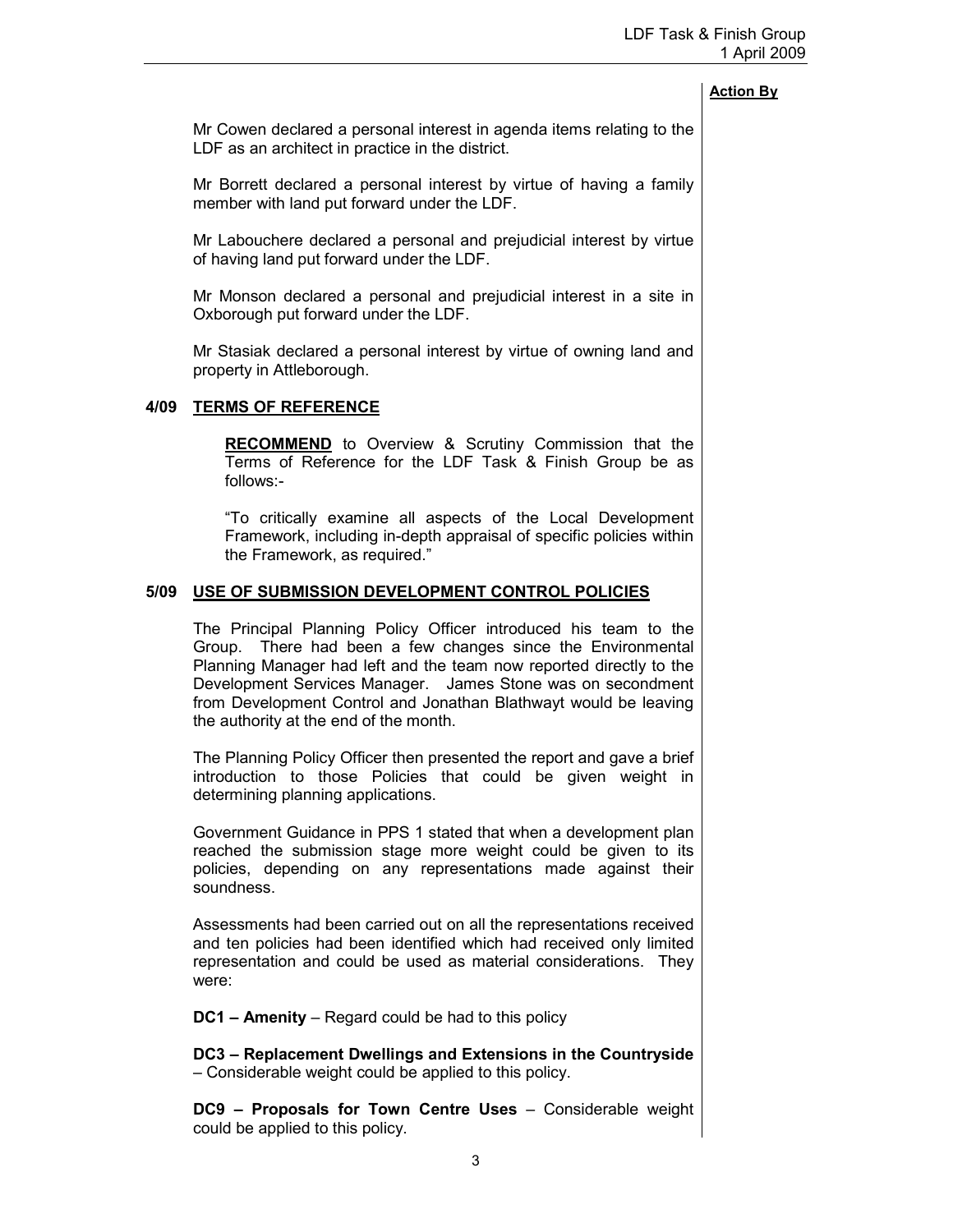DC10 – Telecommunications – Considerable weight could be applied to this policy.

A Member was concerned that no representations had been noted against this policy. He had made a strong representation concerning test masts. Currently there were no restrictions on developers erecting test masts and he felt some control was required.

It was confirmed that this had not formed part of the policy and that as the document had been submitted to the Inspector, no changes could be made.

DC11 – Open Space – Because of an objection no weight could be applied to the maintenance part of this policy.

Negotiations were on-going with Sport England concerning the standard. If agreement could be reached with them, then it would be acceptable to start applying the principle of the policy.

A Member asked for clarification of the standard which referred to 2.4 hectares per 1000 people in the policy, but in the rest of the document contributions were measured against homes built.

It was pointed out that there was a table on page 94 of the Core Strategy which explained the number of people per house.

DC12 – Trees and Landscape – Weight could be applied to this policy.

A Member asked why DC13 – Flood Risk, had not been included in the list and was advised that a number of objections had been received which struck at the centre of what the policy was seeking to achieve and so the policy could not be used. In the meantime PPS 25 would be used.

DC15 – Renewable Energy – Weight could be applied to this policy.

**DC17 – Historic Environment** – Weight could be applied to this policy.

DC19 - Community Facilities, Recreation and Leisure Considerable weight could be applied to this policy.

DC23 – Conversion of Buildings in the Countryside – Weight could be applied to this policy.

It was clarified that these policies were still not part of the Development Plan until the Core Strategy had been adopted and were only material considerations to which weight could be applied.

A Member asked what legal weight this gave the policies and was told that Government guidance stated that all emerging policies were material considerations and as they progressed through the stages, more weight could be applied as long as no strong representations were made against them.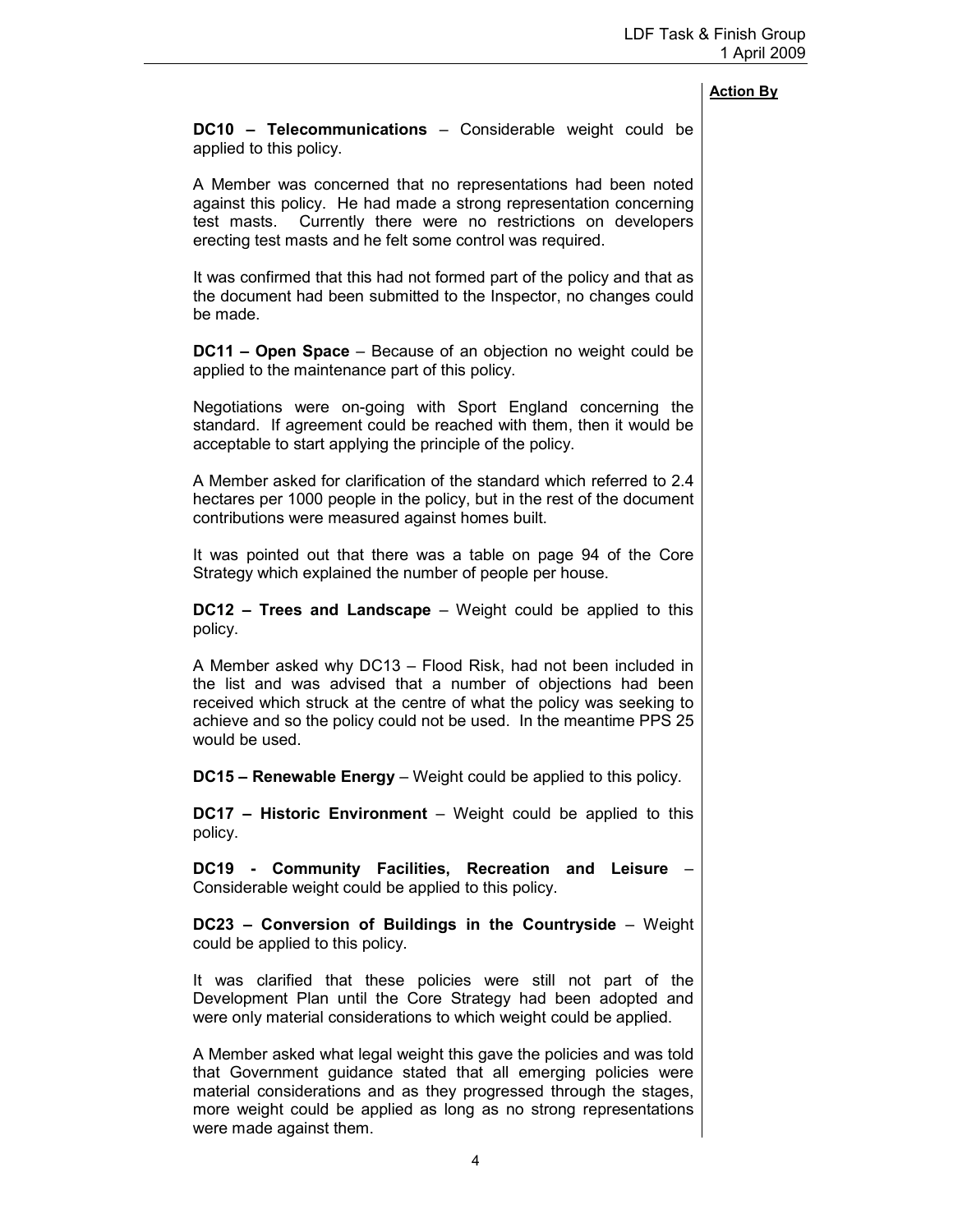The Development Services Manager explained that for practical purposes reports to Committees would set out all the current policies and also advise on LDF policies as well.

The Chairman asked how applicants would be advised of these additional policies.

Publicity had already been given to the LDF and people interested in planning were already aware of it. Agents had attended a Forum held to give them advance notice. Members of the general public would be advised of the new policies during pre-application discussions. The Council's web pages would also be updated. It was suggested that an article could be included in the June edition of the Breckland Voice.

It was generally felt that it would be useful to all Councillors and Town and Parish Councils if a guidance note could be issued.

**RECOMMEND** to the Overview & Scrutiny Commission to note the report and that a guidance note is issued to inform Members and Parish Councils of the weight that can be attributed to some of the submitted policies (i.e. as referred to above) of the Core Strategy and Development Control Policies document in the determination of planning applications.

## 6/09 LDF WORK PROGRAMME 2008-09

 The Council were required to prepare a Local Development Scheme which set out the broad timetable for the production of the LDF documents. The latest plan had been signed off in December 2008 and was attached as an appendix to the report.

The Scheme did not include Committee dates or details of when input from the Group would be needed. During the next three years the Core Strategy, Site Specifics document and Area Action Plans would be adopted. A Supplementary Planning Document relating to developer contributions; looking at a tariff mechanism or infrastructure levy would also be developed. The report outlined a suggested timetable for the Group's involvement in these processes.

#### Core Strategy and Development Control Policies document

This had been submitted and the Inspector's report was expected in late October, early November 2009 and would be discussed by the Group in December.

## Site Specifics document

Consultations had closed on this document and about 850 sites would be appraised. Further consultation was due in September / October, however, due to work commitments it was suggested that this deadline be moved back to October / November. The document would be considered by the Group to produce a final draft document. A series of meetings would be needed to ensure all areas received a fair appraisal.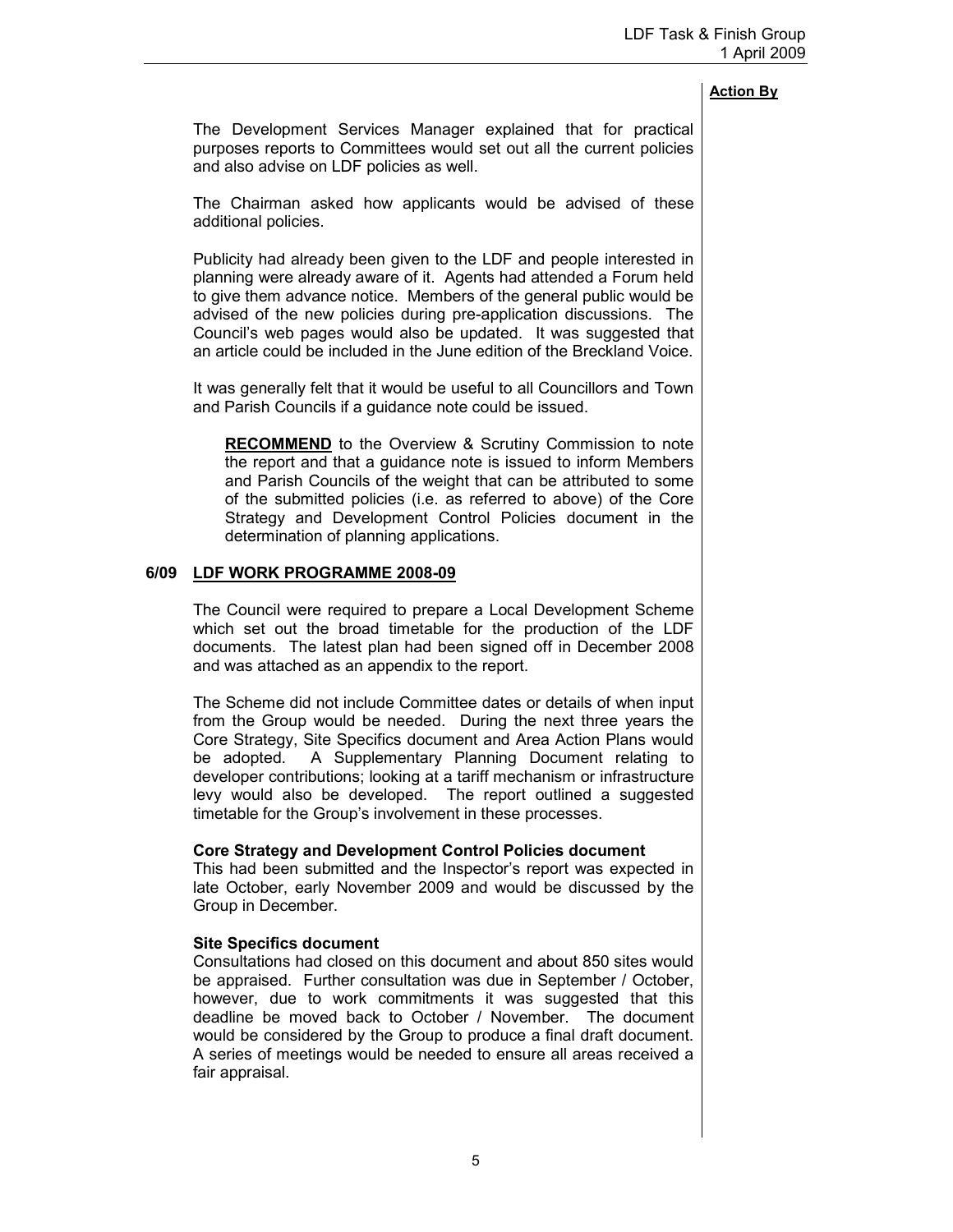|                                                                                                                                                                                                                                                                                                                                                                                                                                                                                                                              | <b>Action By</b> |
|------------------------------------------------------------------------------------------------------------------------------------------------------------------------------------------------------------------------------------------------------------------------------------------------------------------------------------------------------------------------------------------------------------------------------------------------------------------------------------------------------------------------------|------------------|
| A Member asked what criteria would be used to assess the sites and<br>it was confirmed that the key criteria would be those contained in the<br>Core Strategy. Officers would present these criteria for discussion.                                                                                                                                                                                                                                                                                                         |                  |
| Another Member was concerned that a fair hearing should be given to<br>the views clearly expressed by Parish Councils.                                                                                                                                                                                                                                                                                                                                                                                                       |                  |
| <b>Thetford Area Action Plan</b><br>Consultation on this would close on Friday 3 April. A final version<br>would be presented to the Group in November 2009 before<br>submission in February 2010 for examination.                                                                                                                                                                                                                                                                                                           |                  |
| If the Inspector did not approve the Core Strategy there might be a<br>need to postpone consideration of the Action Plan until January /<br>February 2010.                                                                                                                                                                                                                                                                                                                                                                   |                  |
| Various questions were asked about the infrastructure costs and the<br>proposed developer contributions and whether they would be<br>standard across the district.                                                                                                                                                                                                                                                                                                                                                           |                  |
| The Principal Planning Policy Officer explained that national<br>legislation had yet to be finalised on a district wide tariff.<br>In the<br>meantime different levels of development required different levels of<br>infrastructure and to meet the funding gap a reasonable and<br>proportionate development tariff was proposed. In the case of the<br>Thetford Area Action Plan the suggested rate was in the range of<br>£19,000 - £27,000 per property. This might need to be revised and<br>was linked to land value. |                  |
| The Chairman of the Overview and Scrutiny Commission was<br>concerned at the different wording in the report for the Thetford and<br>Attleborough Action Plans. He said that the outcomes of both<br>depended upon the Inspector's report and he felt this should be<br>clearly stated.                                                                                                                                                                                                                                      |                  |
| He was also concerned that the infrastructure shortfall might make the<br>Inspector say the plans were not deliverable; that there were other<br>shortages in health care, education etc; that contributions were not<br>generally triggered until development was complete; and that these<br>things needed to be in place in advance.                                                                                                                                                                                      |                  |
| The Principal Planning Policy Officer advised that the Inspector would                                                                                                                                                                                                                                                                                                                                                                                                                                                       |                  |

look at the evidence provided and decide if there was a reasonable prospect of the plans materialising.

Work was being done to create an Infrastructure Group linked to the Local Strategic Partnership (LSP), based on a model being used in Huntingdonshire. This group would bring together key players from health, education, highways, etc. creating a funding pool to enable some infrastructure development in advance of growth.

The Development Services Manager sympathised with Members' concerns but felt that things were slowly moving in the right direction. The LDF process was flagging up proposed growth, giving the utility companies notice of what was to come and time to plan ahead.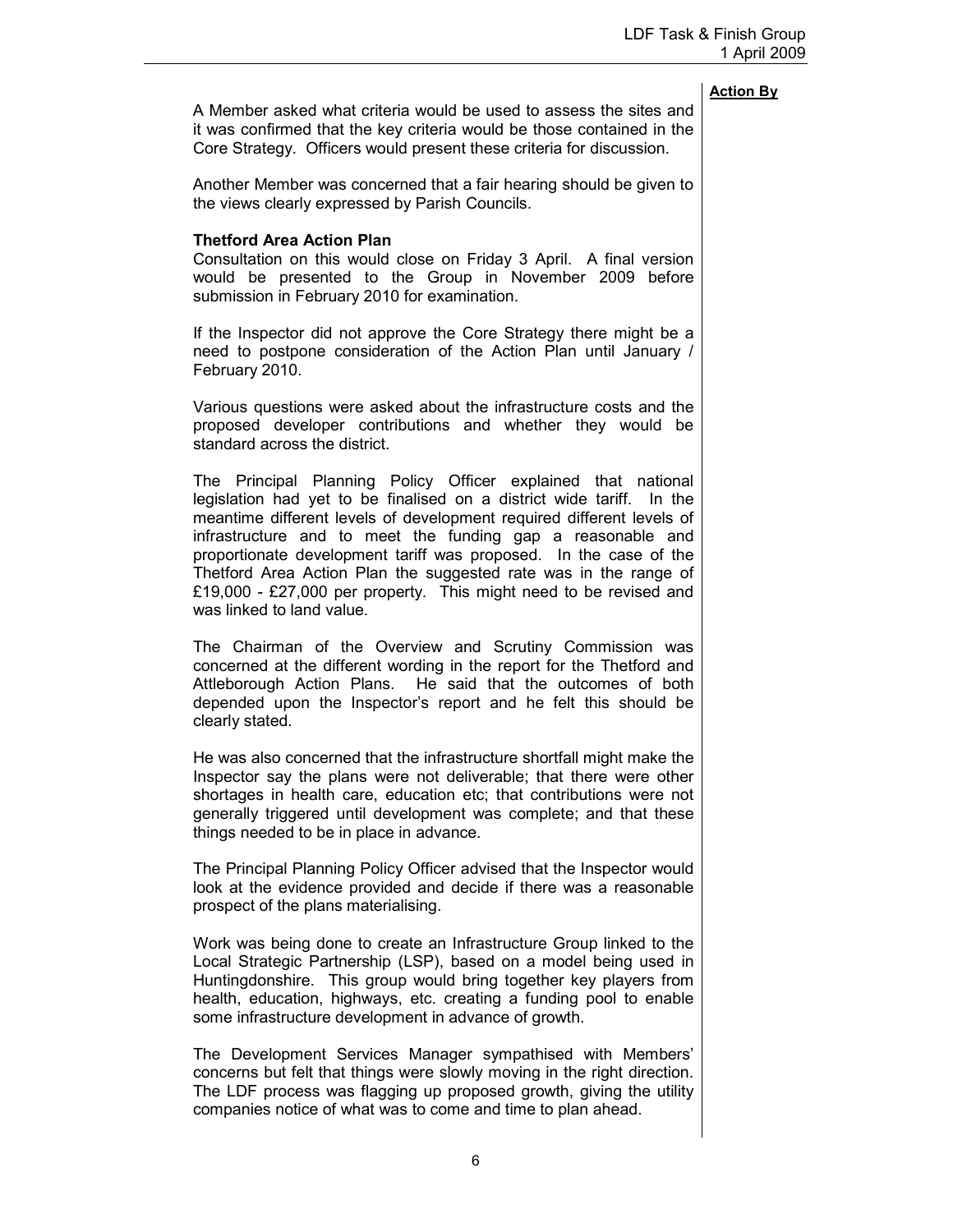# Attleborough and Snetterton Heath Area Action Plan

Due to the number of comments made about Attleborough in the Core Strategy document it would be difficult to finalise proposals for this plan in advance of the Inspector's report. In the meantime more evidence would be collected. Water and energy studies would be carried out and discussions with key partners would continue. However, until clarity was provided on the direction of strategic growth it would be inappropriate to 'steam ahead'.

# Review of the Regional Spatial Strategy 2031

Representations had been made on the original plan and there would be an opportunity to do the same with the review. This would provide work for the Group in September 2009 and again in early 2010.

## **Monitoring**

This report would come to the group in September 2009.

On a general point a Member asked if there had been any changes to the timetable since last September. There had been one change in that the Site Specifics public consultation had been due to commence in September 2009 and was now proposed for early 2010 to give more time to look in detail at the sites. Although the team were still working towards the original milestones it was felt that due to team changes and the potential resource implications of the Examination in Public, it was likely that these would not be met.

In response to a question the Chairman explained that if the Inspector suggested minor amendments to the Core Strategy the Cabinet Member and Chief Executive could deal with these under delegated authority. However, if bigger amendments were required they would have to go through the Group, the Overview and Scrutiny Commission, Cabinet and Council and there would be another six week consultation period.

The Development Services Manager mentioned that he had attended a meeting the previous day at North Norfolk where they had just had to deal with the rejection of one policy by the Inspector. They had said that it would cost them £100,000 to deal with the amendment.

RECOMMEND to Overview & Scrutiny Commission to note the report.

## 7/09 WORK PROGRAMME

 The Chairman said that there would be an extremely busy work programme for the Group from August 2009 to March 2010. He suggested that they meet on Wednesdays for the afternoons only, once every one or two weeks.

There would be no need for a meeting before the end of August, unless the Inspector rejected a policy.

It was his intention to schedule items on agendas in Ward groupings. Where possible, meetings would be held in the area which was to be discussed. Local interested parties would be invited to attend.

# Action By